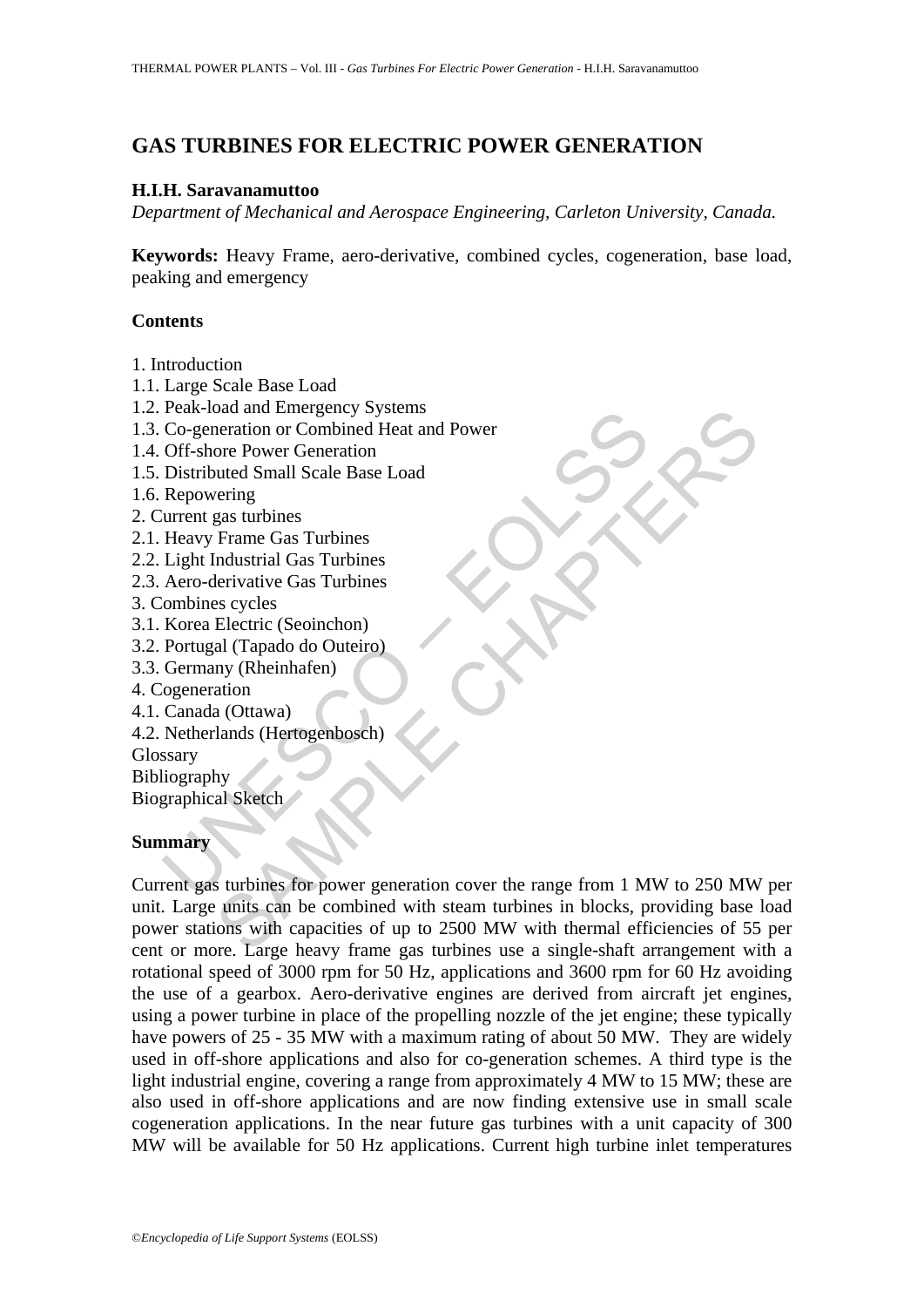are obtained using air-cooled blades, and the substantial bleeds required incur a considerable parasitic loss. Development on steam cooled blades is currently being carried out for use in large scale units for combined cycle plant, eliminating the parasitic loss resulting from air cooling. A great deal of research and development into dry low emissions (DLE) combustion systems is being pursued by all major manufacturers, and this will eliminate the requirement to use water or steam injection for NOx control.

#### **1. Introduction**

many years are as a canone was mimed to approach was mixed.<br>They say that the peraturity, due to high operating<br>er outputs. Gas turbines for base load plant were first used in<br>the fuel cost was not a major issue and diffic eas une gas turbine was innied to approations win retaining iow run.<br>In as peaking and emergency duty, due to high operating costs and lim<br>just. Gas turbines for base load plant were first used in oil rich coun<br>cost was no In the early post World War II years the gas turbine played an insignificant role in electricity generation, but started to make inroads in the 1960s as both thermal efficiency and power output increased. Penetration of the market increased steadily but for many years the gas turbine was limited to applications with relatively low running hours, such as peaking and emergency duty, due to high operating costs and limited power outputs. Gas turbines for base load plant were first used in oil rich countries where fuel cost was not a major issue and difficulties of water supply made the steam turbine a difficult proposition. The advent of gas turbines with ratings of well over 100 MW, combined with steam turbines, provided very high thermal efficiencies and large capacity systems, allowing the combined cycle to emerge as a major source of base load power, primarily operating on gaseous fuels. The 1990s saw the combined cycle capture a significant proportion of the world power generation market and this is expected to continue.

It should be recognized that there are several distinct markets where gas turbines play a major role, with powers ranging from 5 to 250 MW; in the future there is a good possibility that units of less than 1 MW will also make a major impact. The following power systems have quite separate requirements:

- a) Large scale base-load
- b) Peak-load and emergency
- c) Co-generation or Combined Heat and Power (CHP)
- d) Off-shore power generation
- e) Distributed small scale base load
- f) Repowering

## **1.1. Large Scale Base Load**

The prime requirement for a base load plant is low cost of electricity sent out. This depends on both capital and fuel costs; while low fuel cost obviously requires high thermal efficiency, the gas turbine was at a major disadvantage when it had to burn high priced distillate fuel. The real gas turbine cycle needs both high pressure ratio and high turbine inlet temperature to obtain a satisfactory thermal efficiency, and the high temperatures required could not be achieved when burning low quality fuels because of corrosive attack of the turbine blades due to impurities such as sulfur. The widespread distribution of natural gas starting in the 1960s led to the availability of a high quality fuel permitting the gas turbine to operate reliably at increased turbine inlet temperatures, which in turn led to increasing exhaust gas temperatures which permitted the bottoming steam turbines in a combined cycle to operate with higher pressures and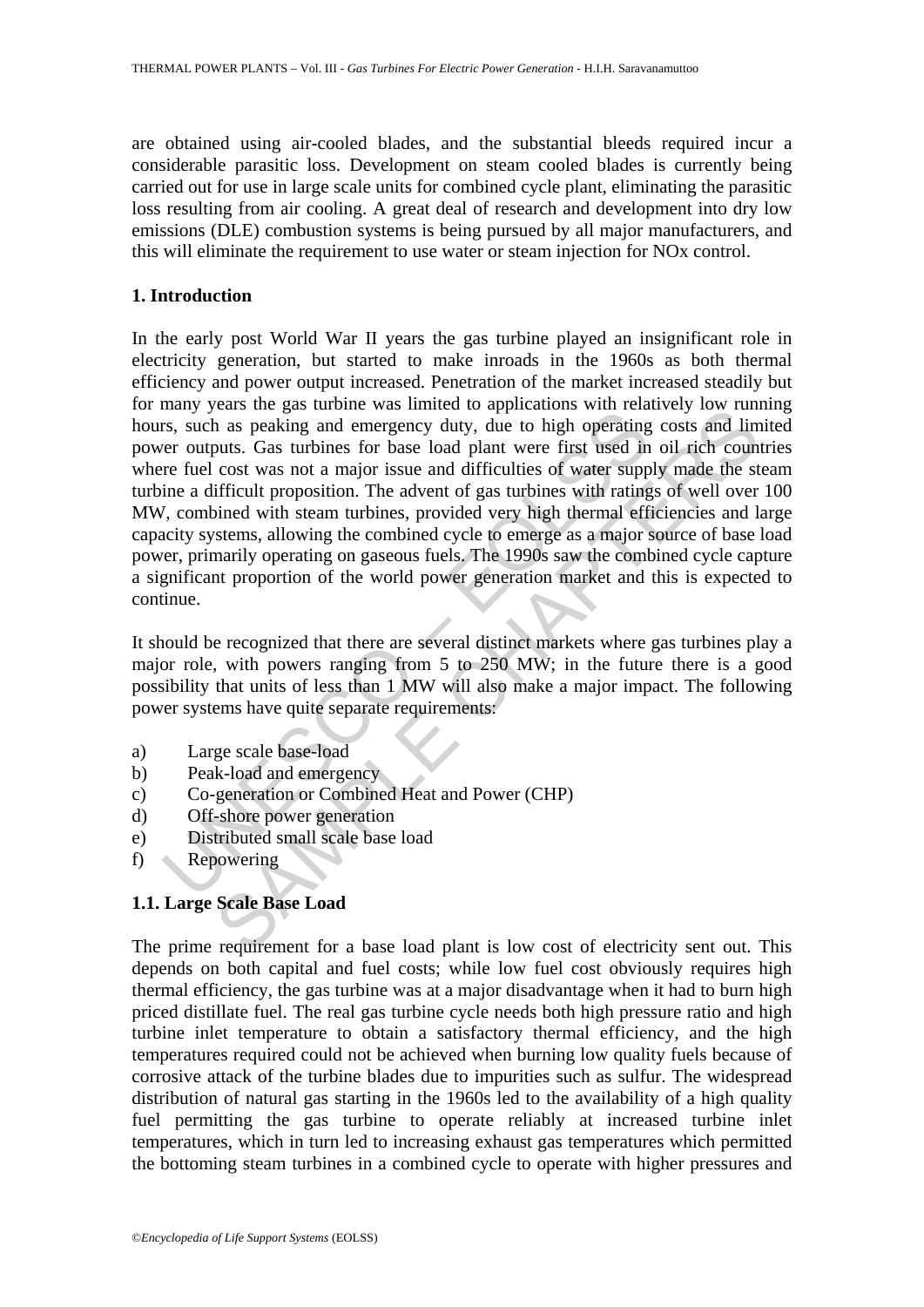temperatures leading to higher efficiencies.

It is generally found that for the cycle conditions appropriate to a heavy industrial gas turbine the power that can be generated by a bottoming steam turbine is about 50 per cent of the gas turbine power. As an example, two gas turbines of 200 MW could be combined with waste heat boilers to drive steam turbines of 100 MW each, giving a power of 600 MW with a thermal efficiency of greater than 50 per cent; several 'blocks' could be combined to produce a station of up to 2400 MW. There are many ways in which gas turbines and steam turbines can be combined. A single gas turbine and steam turbine could drive a single generator; mechanical couplings could be used to connect the prime movers so that either could be shut down for maintenance. Another possibility is to use 2 or 3 gas turbines, each with their own WHB and a single steam turbine.

Inc.<br>Inc.<br>Inc.<br>It is the seam unropresented building a large power station with<br>the seam turbines because of the extensive civil engineering wo<br>increase the extensive civil engineering wo<br>increase the six completed; the ut many advantages to building a large power station with several idents of all, the construction time for the gas utrofines is significantly less tom urbines because of the extensive civil engineering work required for gas g There are many advantages to building a large power station with several identical blocks. First of all, the construction time for the gas turbines is significantly less than for the steam turbines because of the extensive civil engineering work required for the latter. The gas turbines can be commissioned and operational well before the combined cycle is completed; the utility can then meet its growth requirements by bringing on incremental blocks of power. With a conventional coal fired steam plant, for instance, no power would be available until the entire plant was constructed. A further advantage is that scheduled maintenance can be carried out on relatively small components of the whole system while maintaining a high proportion of the design output; this is even more important in the case of forced outages.

Base-load systems are expected to run for extended periods without shutting down and normally operate at constant load. This mode of operation, with long running hours per start, does not subject the plant to the cyclic thermal stresses corresponding to start-up and shut-down. The mechanical design of the highly stressed turbine rotating components would be primarily based on creep life and stress rupture considerations.

## **1.2. Peak-load and Emergency Systems**

Units designed for peak-load applications may be required to operate for short periods such as one hour (possibly even for as little as 15 minutes) two or three times per day. Obviously thermal efficiency is not the prime driver of the design because of the low running hours, perhaps 2 - 500 hours per year. The mechanical design must pay particular attention to the cyclic nature of the operation, with a large number of starts. The time required to come on load must be carefully considered, and excessively fast loading has a major effect on overhaul life. Start reliability is of major importance, and a variety of starting systems are used ranging from diesel engines to steam turbines and gas expansion starters. In general, simple cycle gas turbines would be selected for peakload applications. Both heavy duty single shaft units and aero-derivatives have been widely used in this role. Combined cycles would not be used because of their increased complexity and the time required to come on load, remembering that thermal efficiency is not as important in this application. Heat exchanger cycles would not be used, because of thermal stress problems causing cracks and leakage in the heat exchanger with repeated starts; in addition, the very large thermal inertia of the heat exchanger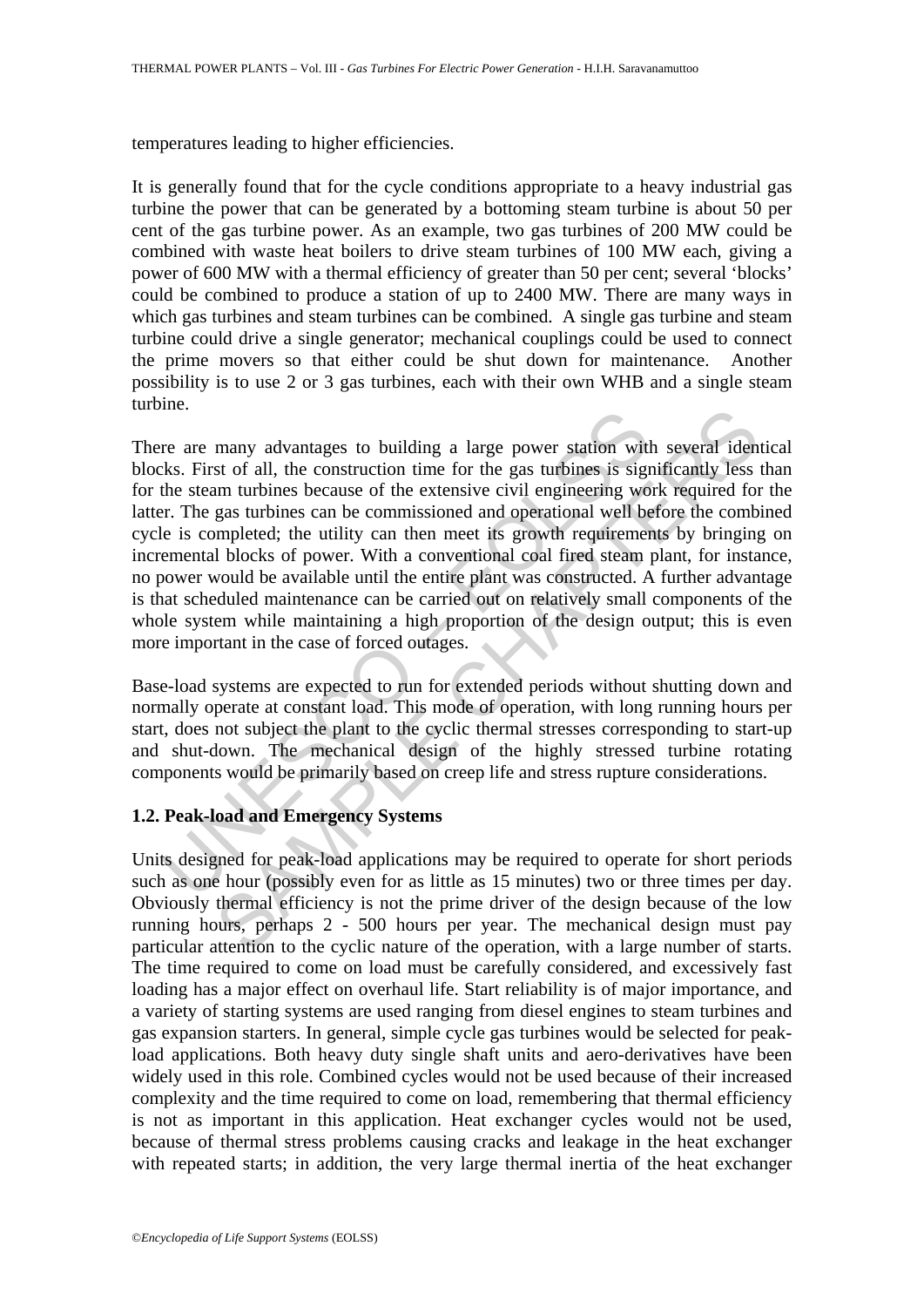would severely restrict the capability of the unit to come up to full load in a short period.

Example 12 and 12 and 11 complexiation, in the may be calculated and separation and separation in the starter to turn over the HP rotor, which has a much tia than the rotor of a single-shaft unit of comparable power infere as soparac Li and it compressions, in a twin-spoot ariangement, it is the gas turbination of the starter to turn over the HP rotor, which has a much smaller moment to for emergency power units is the need for a 'black star Emergency power units would be designed specifically to come up to full power in a very short time; aero-derivative gas turbines were originally designed to be capable of producing full power from cold metal in 120 seconds. This was possible because of the light weight construction of the casings and rotor components, resulting from engine weight being one of the key drivers of aircraft gas turbine design. Start reliability is even more critical than for the peak-load units, and the engine configuration plays an important role; a free turbine engine, for example, is started by bringing the gas generator up to speed whereas in the case of the single-shaft engine it is necessary to drive the whole machinery train of compressor, turbine and generator. If the gas generator has separate LP and HP compressors, in a twin-spool arrangement, it is only necessary for the starter to turn over the HP rotor, which has a much smaller moment of inertia than the rotor of a single-shaft unit of comparable power. An important requirement for emergency power units is the need for a 'black start' capability, i.e., the ability to start on its own batteries with no external power available. By their very nature, emergency power units would operate for very low hours, which could be as low as 25 hours per year. Clearly thermal efficiency is of little or no consequence, and units are primarily selected for their power, simplicity and ease of starting.

## **1.3. Co-generation or Combined Heat and Power**

The exhaust gas temperature in a gas turbine is typically 500 - 600°C and this can be used in a Waste Heat Boiler (WHB) also known as a Heat Recovery Steam Generator (HRSG) to raise steam. The steam may be used in a steam turbine to generate more power with no further addition of heat, resulting in a very high thermal efficiency. Alternatively, the steam raised can be used as process steam in applications such as chemical plant, paper mills, hospitals, breweries and university campuses. The steam may be bled off at different pressures and temperatures for different processes.

The co-generation market is growing rapidly, and many applications use gas turbines in the 5 - 40 MW range, with both heavy duty industrial and aero-derivatives widely used. A major problem facing many potential users is the balance between heat and power; in some applications there may be a reasonably constant power demand throughout the year, but the demand for heat may vary greatly between summer and winter. In some applications the gas turbine is selected on the basis of the heat requirement and this may result in substantially more electric power that can be exported to the local utility. Gas turbines are also used in district heating systems where the exhaust heat is used to provide hot water. In tropical locations they may also be used for district cooling systems, with the exhaust heat used in an absorption refrigeration cycle.

## **1.4. Off-shore Power Generation**

Off-shore platforms require considerable amounts of base load power, which is required for oil pumping, gas re-injection, water flood pumps and also the hotel load. All this power must be generated on board the platform, and obviously space is at a severe premium; less obviously, weight is also critical because all machinery units should be